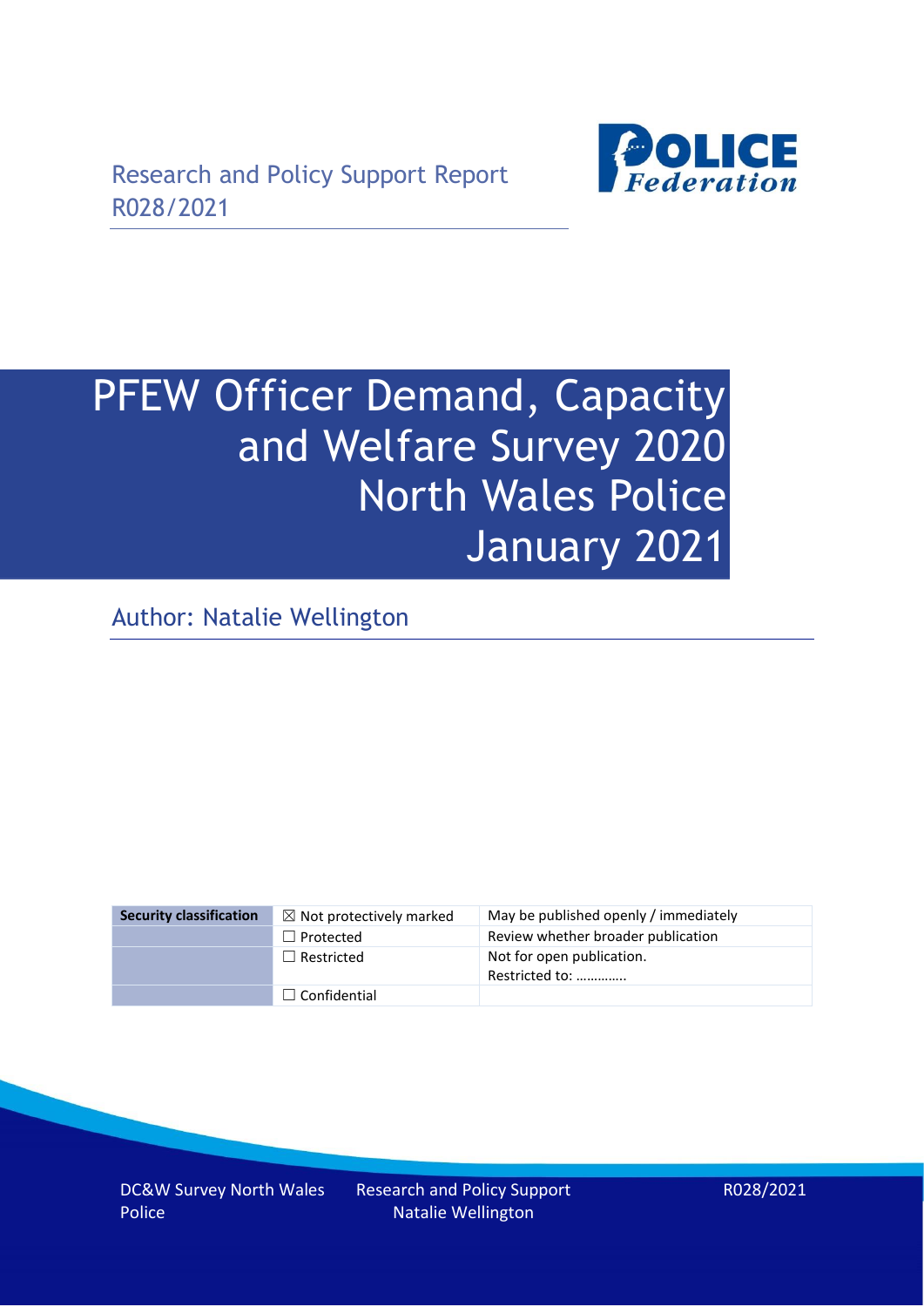# **CONTENTS**

| 2.          |                                                            |  |
|-------------|------------------------------------------------------------|--|
| 3.          |                                                            |  |
| 4.          |                                                            |  |
| 5.          |                                                            |  |
| 6.          |                                                            |  |
| $7_{\cdot}$ | ORGANISATIONAL SUPPORT FOR MENTAL HEALTH AND WELLBEING  17 |  |
| 8.          |                                                            |  |
|             |                                                            |  |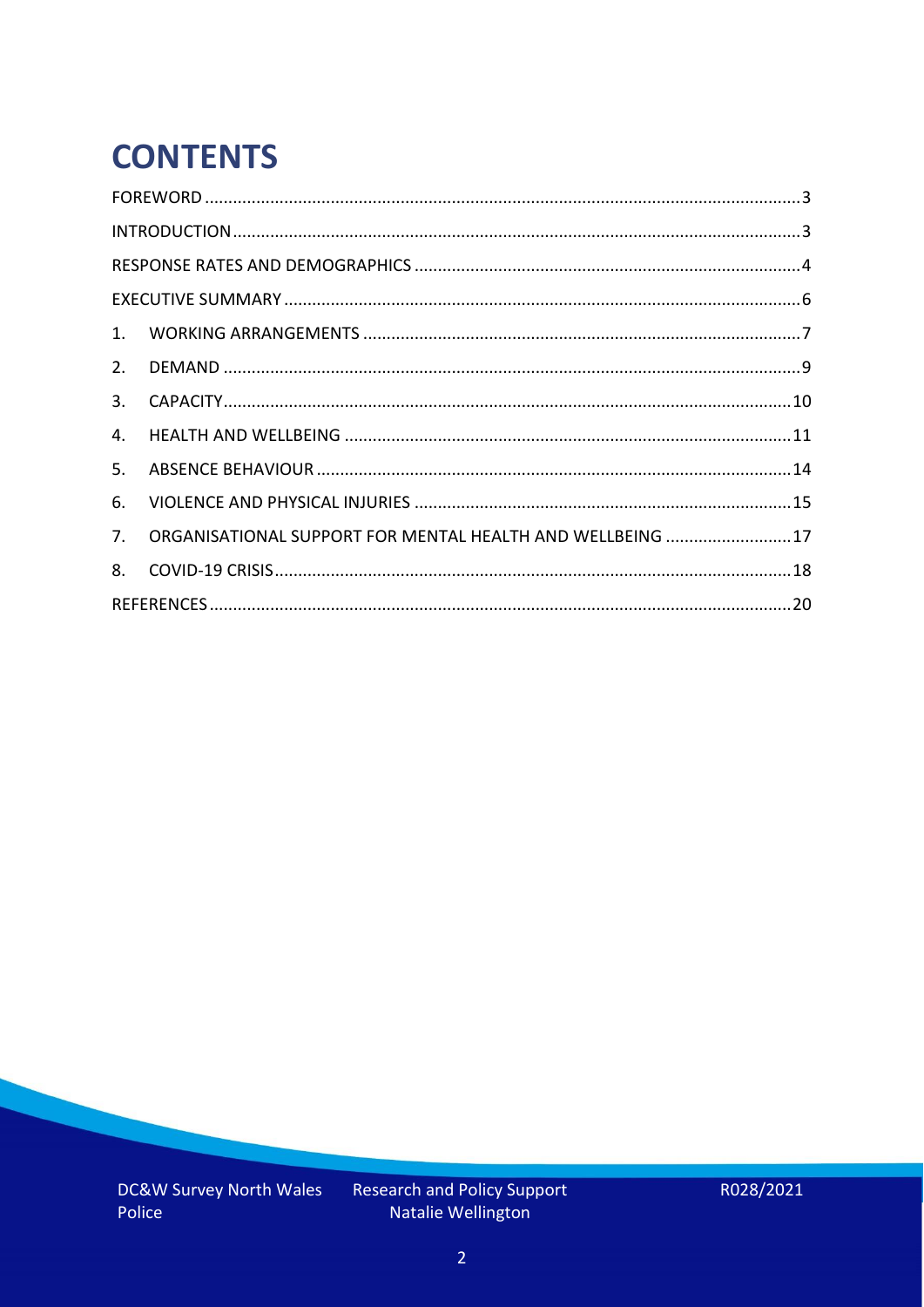### <span id="page-2-0"></span>**FOREWORD**

#### <span id="page-2-1"></span>**INTRODUCTION**

The Demand, Capacity and Welfare Survey is a biennial survey that started in 2016. This was in response to unprecedented budgetary cuts and a 14% fall in officer numbers over a seven year period from a high of 142,056 in 2009 to 122,748 in March 2016. <sup>i</sup> Evidence from a focus group study conducted by the PFEW<sup>ii</sup> also highlighted that these reductions may have been having a negative effect on officers' individual wellbeing. It was within this context that the Police Federation of England and Wales (PFEW) began a biennial Demand, Capacity and Welfare Survey. The 2020 PFEW Demand, Capacity and Welfare Survey is the third iteration of the survey. Due to the current global health crisis we have included questions specific to COVID-19, in order to help us to better understand the impacts of working within the police service during this crisis and officers' experiences on the ground. We have reported personal impacts in a specific section and organisational impacts are reported at contextually appropriate points throughout the report, to enable comparisons with other relevant items (for example we have included the results for the question asking whether COVID-19 has had an impact on single-crewing within the same section as the results for the question regarding frequency of single-crewing).

This report provides a summary of responses to key questions from the 2020 PFEW Officer Demand, Capacity and Welfare Survey from respondents in North Wales Police.

Where appropriate, details of average responses from previous years, or the police service as a whole, are also presented.<sup>1</sup> However, differences across these figures have not been tested to assess whether they are statistically significant;<sup>2</sup> therefore, any and all differences reported are for guidance only and must be treated with caution. When comparing forcelevel data across years, a dash (–) is used, when applicable, to indicate where a force report was not provided due to small sample sizes.

Please be aware that the total number of responses for each item may vary slightly as not all items were answered by all respondents, and all percentages are rounded to the nearest

 $1$  Data were weighted at a national level on the basis of respondents' force to ensure that each force were proportionally represented within the national sample; no weightings were applied at a force level. More information about weightings can be found in the 2020 Technical Annex R098/2020.

 $2$  As all the data are derived from samples of the population, rather than the whole population, percentage figures calculated are strictly speaking estimates, rather than exact measures. This means that every figure has a margin of error associated with it. Hence a very small percentage difference year on year may be due to sampling, rather than to actual changes.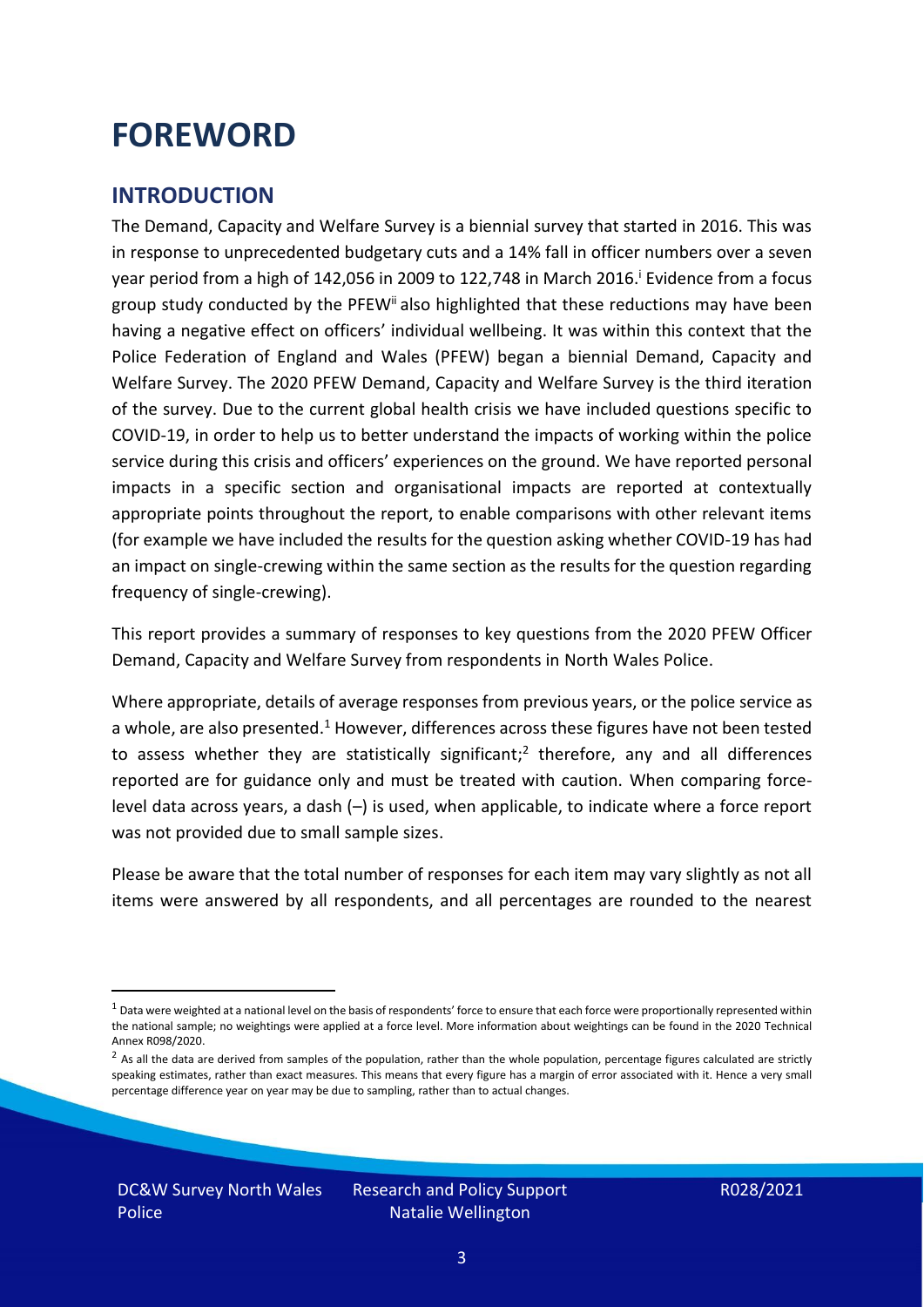whole number. In addition, the actual differences between any and all groups may be quite small, and these details should be considered when interpreting the data.

#### <span id="page-3-0"></span>**RESPONSE RATES AND DEMOGRAPHICS**

Survey responses were gathered over a seven-week period between October and November 2020. All officers of the federated ranks in England and Wales were eligible to participate. Analyses were conducted on a sample of 12,471 responses drawn from all 43 forces across England and Wales. The national response rate for the 2020 survey was 10%.

Overall, 3% of respondents (n=423) to the survey declined to state which force they belonged to. These responses have been included within the national data but are excluded from force-level analyses.<sup>3</sup>

207 responses were received from North Wales Police, representing a response rate of around 14% (based on March 2020 Home Office figures of officer headcount).<sup>iii</sup> The margin of error for this report has been calculated using the size of the sample and population. At a 95% confidence level, this force report has a 6% margin of error. If the margin of error is less than 5%, it can be considered to be within the normal bounds of academic rigour.<sup>4</sup> If this threshold has not been met, the results from this report must be interpreted with caution.

61% of responses from North Wales Police were received from male officers and 37% of responses were from female officers. The other 1% preferred not to say or identified in another way. In regards to rank, 68% of respondents from North Wales Police were Constables, 23% were Sergeants, 8% were Inspectors, and 2% were Chief Inspectors. 2% of responses from North Wales Police were received from Black and Minority Ethnic (BME) officers.

DC&W Survey North Wales Police

<sup>&</sup>lt;sup>3</sup> Please see the 2020 Technical Annex R098/2020 for excluded cases.

<sup>&</sup>lt;sup>4</sup> The generally accepted academic standards is a 95% confidence level with a 5% (or less) margin of error.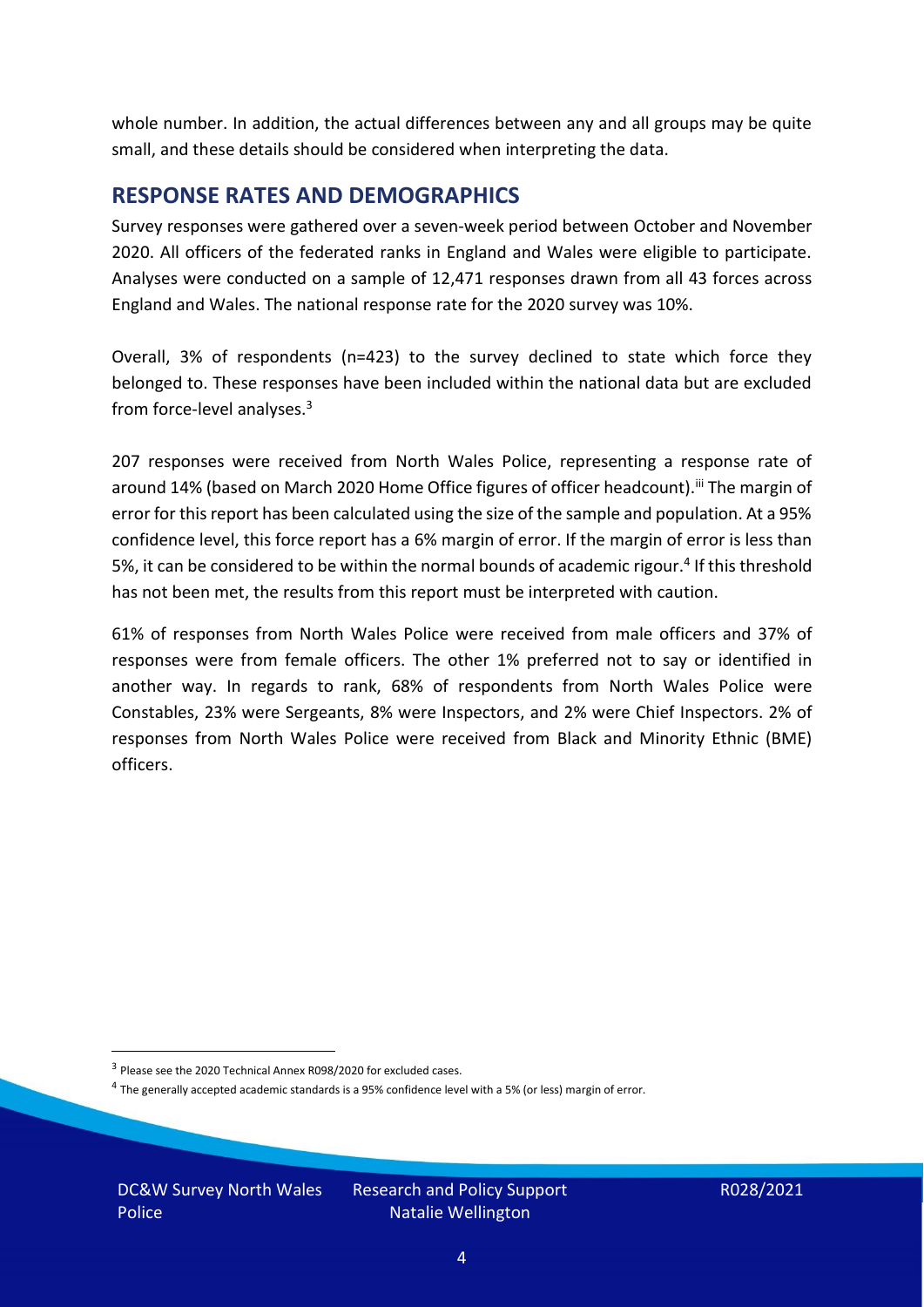### **INFOGRAPHIC**

### **Who responded?**

**207** responses were received from North Wales Police, representing a **14%** response rate.



DC&W Survey North Wales Police

Research and Policy Support Natalie Wellington

#### R028/2021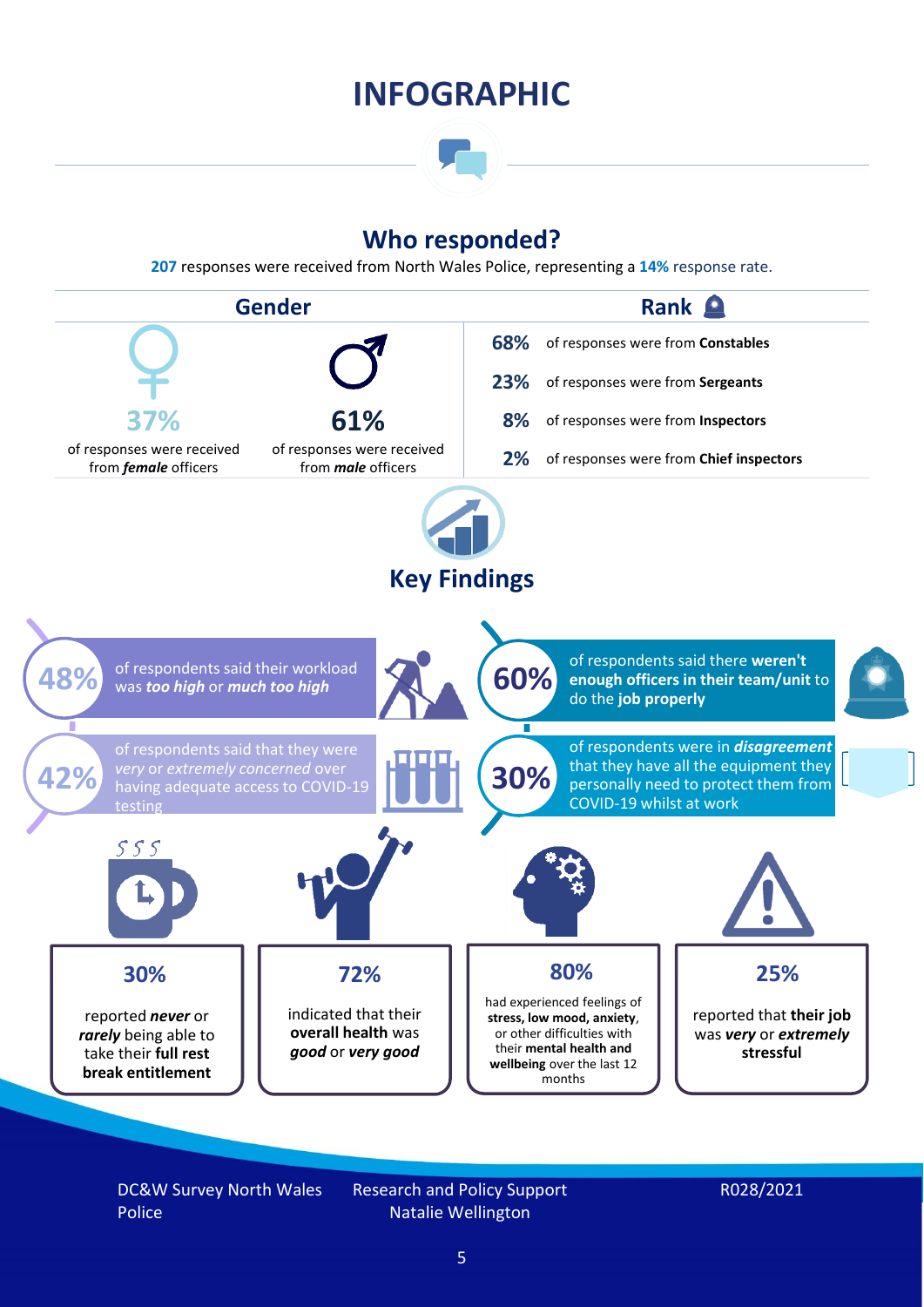### <span id="page-5-0"></span>**EXECUTIVE SUMMARY**

- **207** responses were received from North Wales Police, representing a response rate of around **14%**.
- The average (mean) rating for **overall job satisfaction** for respondents was **6/10**.
- **77%** reported being **single-crewed** *often* or *always* and **44%** reported being **singlecrewed** *more often* due to **COVID-19**.
- **30%** of respondents reported *never* or *rarely* being able to take their **full rest break entitlement**; *lower than* the proportion in 2018 (34%).
- **48%** of respondents reported that their **workload** is currently *too high*, or *much too high*; *lower than* the proportion in 2018 (59%).
- **60%** of respondents said there **weren't enough officers in their team/unit** to do the **job properly**.
- The average (mean) **overall life satisfaction** rating was **6/10**. This can be compared to the national average of 6/10.
- **72%** of respondents indicated that their **overall health** was *good* or *very good.*
- **25%** of respondents said that they viewed their job as *very* or *extremely* **stressful**. This was *lower than* the proportion in 2018 (36%).
- **80%** of respondents indicated that they had **experienced feelings of stress, low mood, anxiety, or other difficulties with their health and wellbeing** over the last 12 months.
- **16%** of respondents reported that they had suffered **one or more injuries** that required medical attention as a result of **work-related violence** in the last year.
- **9%** of respondents reported that they had suffered **one or more injuries**that required medical attention as a result of **work-related accidents** in the last year.
- **30%** of respondents reported that they were *very* or *extremely worried* about the **impact that the COVID-19 crisis will have on them personally**.
- **1%** of respondents reported that they *have* or *have had* **COVID-19** confirmed by a positive antigen or antibody test.
- **30%** of respondents reported that they *disagreed* or *strongly disagreed* that they **have all the equipment they personally need to protect them from COVID-19 whilst at work**.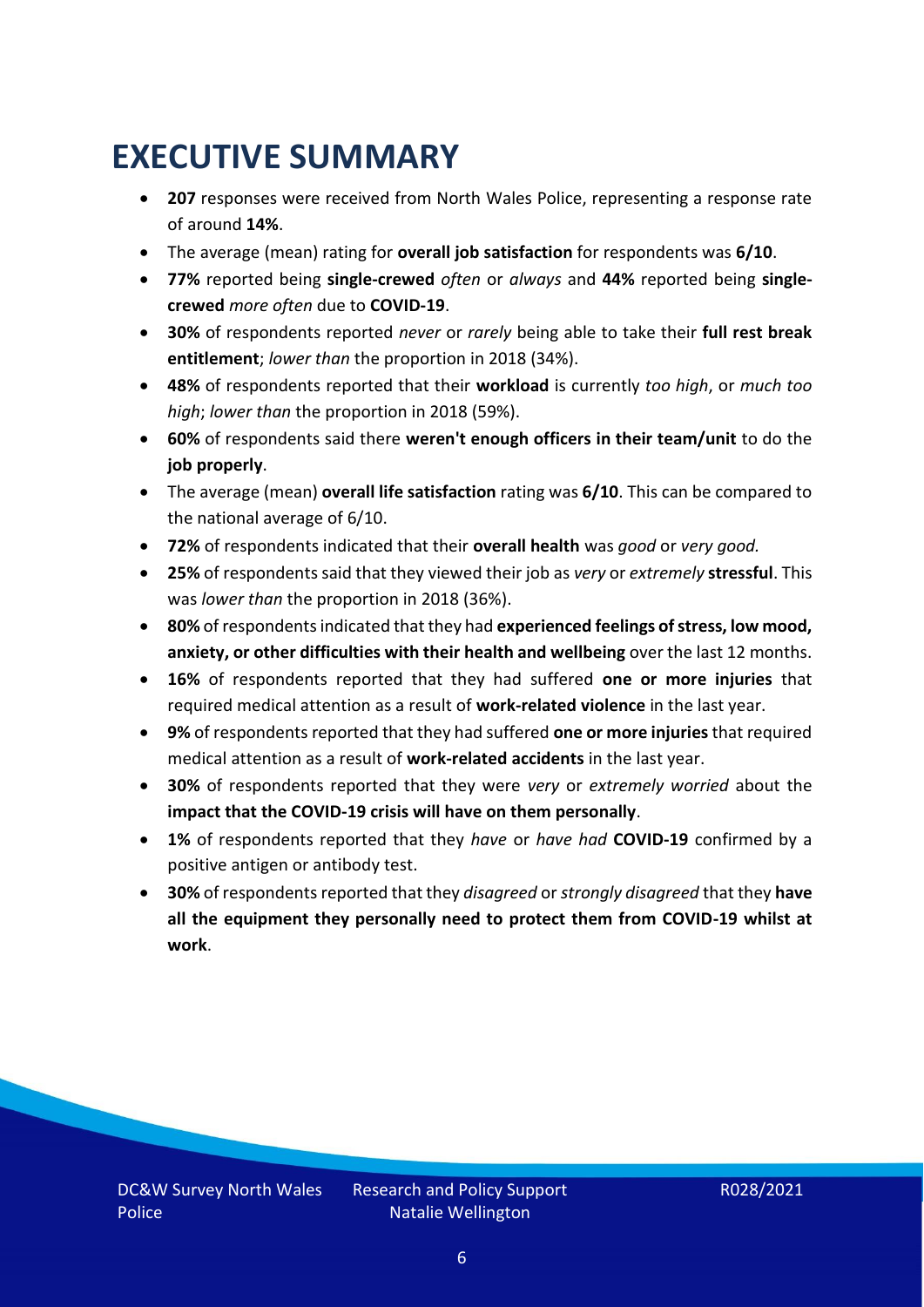### <span id="page-6-0"></span>**1. WORKING ARRANGEMENTS**

### **1.1. OVERALL JOB SATISFACTION**

Respondents were asked to rate their overall job satisfaction between 0 and 10, where 0 was 'not at all satisfied' and 10 was 'completely satisfied.' The average (mean) rating for overall job satisfaction for respondents from North Wales Police was 6/10 (range 0-10), with 31% of respondents reporting an overall job satisfaction rating of *4* or *less*. This can be compared to the national average of 5/10 (range 0-10), and 37% of respondents reporting an overall job satisfaction rating of *4* or *less*.

### **1.2. SHIFT LENGTH**

43% of respondents from North Wales Police reported that their formal shift duration was more than the 8-10 hours advised by the Health and Safety Executive<sup>iv</sup> and the Police Negotiating Board,<sup>v</sup> and 40% of respondents indicated a shift length of 12 hours or *more*. 9% of the national sample indicated that their formal shift duration was more than 8-10 hours, and 7% indicated a shift length of *12 hours* or *more*. 5

#### **1.3. SINGLE-CREWING**

Among respondents from North Wales Police, for whom this item was applicable, 77% reported being single-crewed either *often* or *always* over the previous 12-month period. This can be compared with 58% of respondents from the national sample.<sup>6</sup>

Due to COVID and the social distancing regulations implemented by the UK government, forces may have changed their normal operational procedures around crewing in order to reduce opportunities for infection between colleagues. The NPCC released guidance stating that when officers are double crewed a surgical Type IIR face mask should be worn in an enclosed space, such as a vehicle or personnel carrier, when social distancing cannot be achieved.<sup>vi</sup> However, some of the units may have decided to reduce the risk further by limiting double crewing or placing officers in bubbles. As such, in this year's iteration of the survey we wanted to ask an additional query about COVID-19 in relation to crewing levels, to see if crewing levels were affected by this. The findings were that 44% from North Wales Police reported being single-crewed *more often* due to COVID-19.

DC&W Survey North Wales Police

<sup>&</sup>lt;sup>5</sup> Respondents that reported not applicable were removed from force-level and national analysis.

 $<sup>6</sup>$  Respondents that reported not applicable were removed from force-level and national analysis.</sup>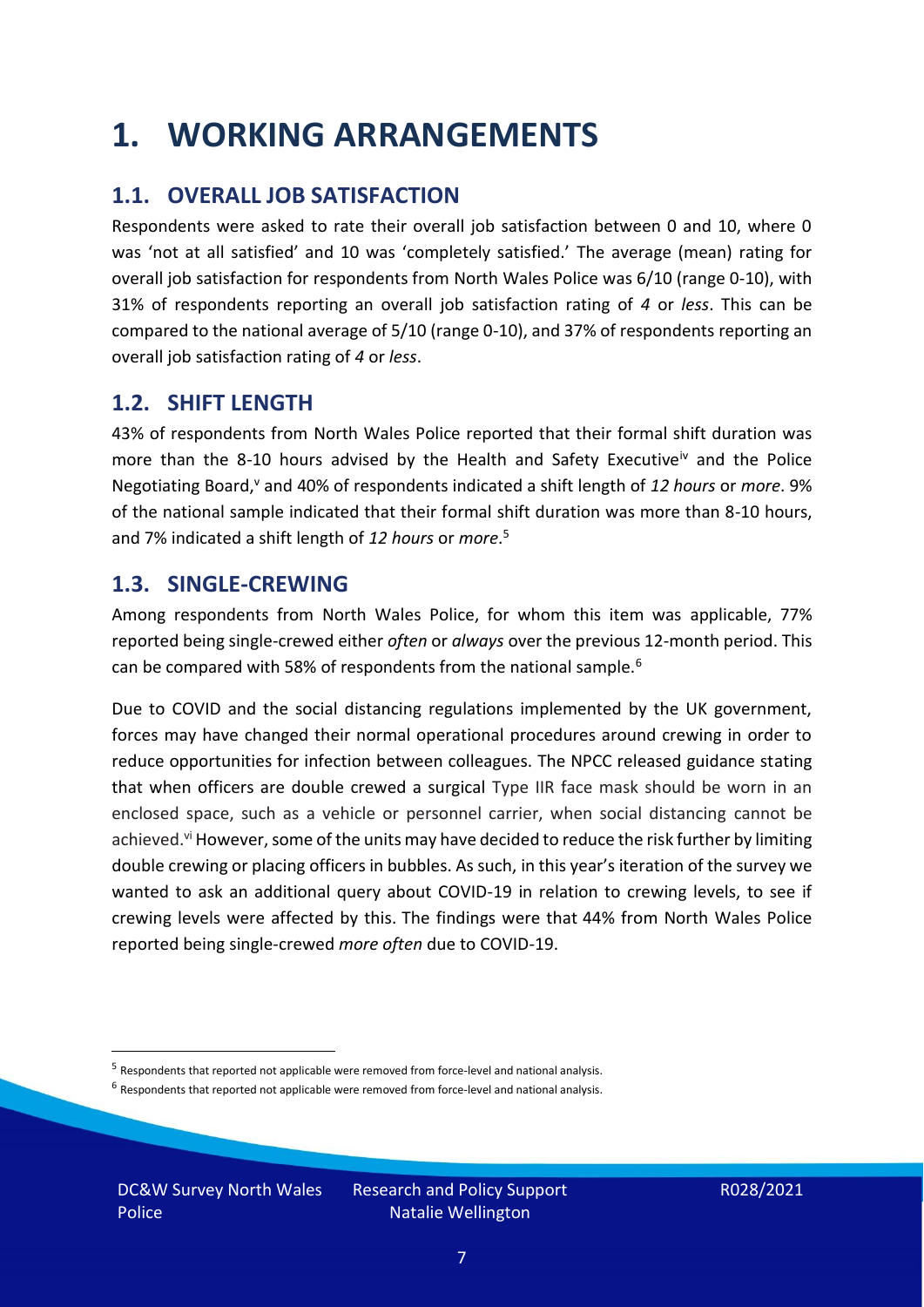### **1.4. BREAKS, REST DAYS AND ANNUAL LEAVE**

30% of respondents from North Wales Police reported *never* or *rarely* being able to take their full rest break entitlement, and 46% reported having had *two* or *more* rest days cancelled in the previous 12-month period. Furthermore, 58% of respondents from North Wales Police told us that they had a request for annual leave refused *once* or *more* in the previous 12 month period.

Historical comparisons for items relating to breaks, rest days and annual leave for North Wales Police, are also provided in *Table 1* below.

| Table 1: Force level figures for breaks, rest days<br>and annual leave                                       | 2016 | 2018 | 2020 |
|--------------------------------------------------------------------------------------------------------------|------|------|------|
| Reported being never or rarely able to take full<br>rest break entitlement                                   | 36%  | 34%  | 30%  |
| Reported having two or more rest days<br>cancelled in the previous 12 months                                 | 68%  | 57%  | 46%  |
| Reported having a request for annual leave<br>refused once or more in the previous 12<br>months <sup>7</sup> | 83%  | 60%  | 58%  |

DC&W Survey North Wales Police

<sup>&</sup>lt;sup>7</sup> Please note, there were moderate changes to the question wording and response scale for this item between the 2016 and 2018 iterations of this survey. Please take this into consideration when interpreting any and all differences in the findings between these years, as altering the way in which a question is framed may unintentionally affect the way in which an individual responds.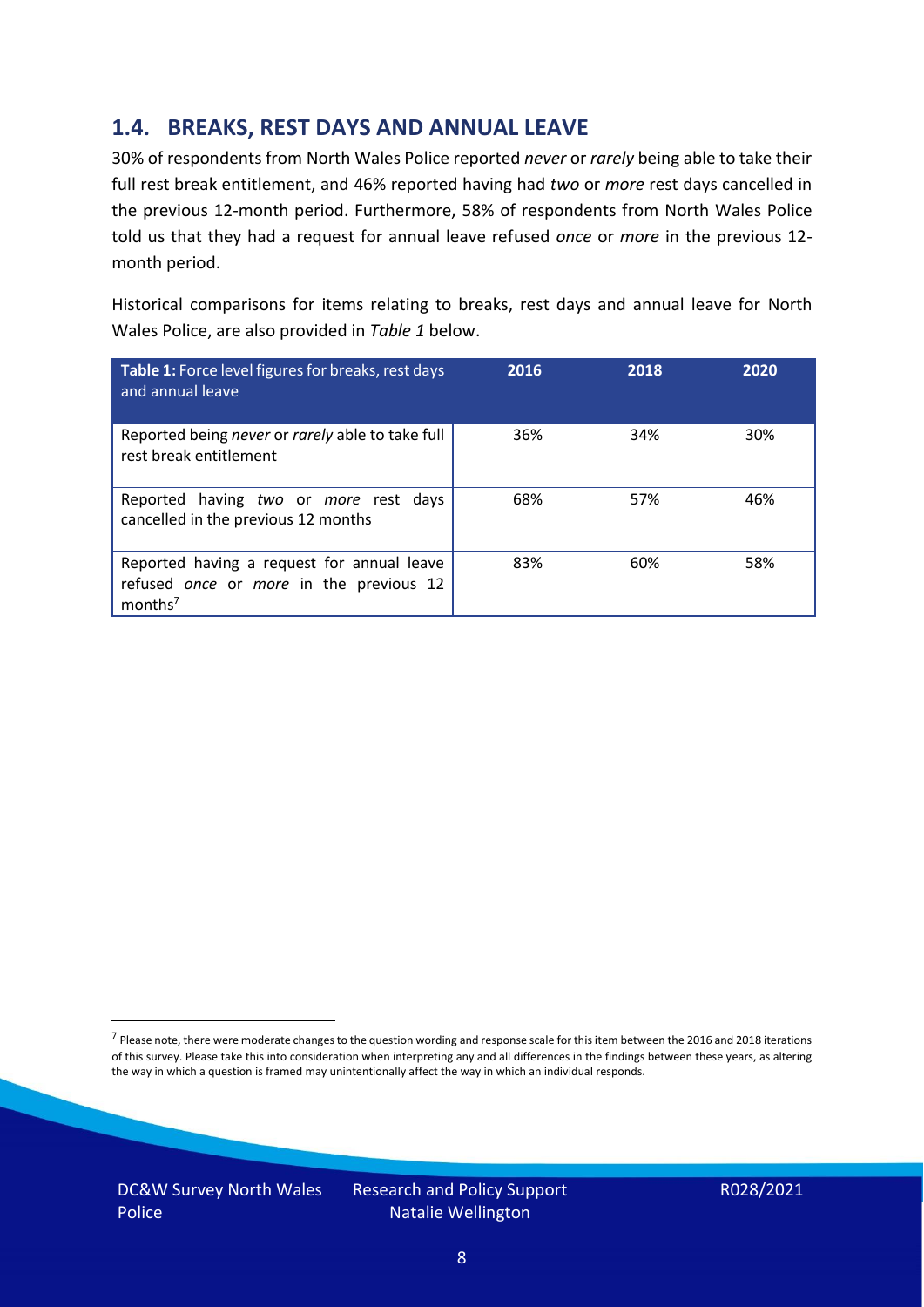# <span id="page-8-0"></span>**2. DEMAND**

### **2.1. WORKLOAD**

48% of respondents from North Wales Police told us that their workload is currently *too high*, or *much too high*. An historical comparison for both national and local proportions for workload are displayed in *Table 2* below.

| Table 2: Proportion of respondents reporting<br>that their workload was too high or much too<br>high in the previous 12-month period | 2016 | 2018 | 2020 |
|--------------------------------------------------------------------------------------------------------------------------------------|------|------|------|
| Force-level figures                                                                                                                  | 54%  | 59%  | 48%  |
| <b>National figures</b>                                                                                                              | 66%  | 72%  | 60%  |

### **2.2. AMOUNT AND PACE OF WORK**

68% of respondents from North Wales Police *disagreed* or *strongly disagreed* that they generally have enough officers to manage all the demands being made on them as a team/unit.

Furthermore, 19% *agreed* or *strongly agreed* that they had enough time to engage in proactive policing in their team/unit. An historical comparison for both national and local proportions for this item are displayed in *Table 3* below.

| Table 3: Proportion of respondents reporting<br>that they agreed or strongly agreed that they<br>had enough time to engage in proactive<br>policing in their team/unit | 2016 | 2018 | 2020 |
|------------------------------------------------------------------------------------------------------------------------------------------------------------------------|------|------|------|
| Force-level figures                                                                                                                                                    | 14%  | 13%  | 19%  |
| National figures                                                                                                                                                       | 13%  | 9%   | 14%  |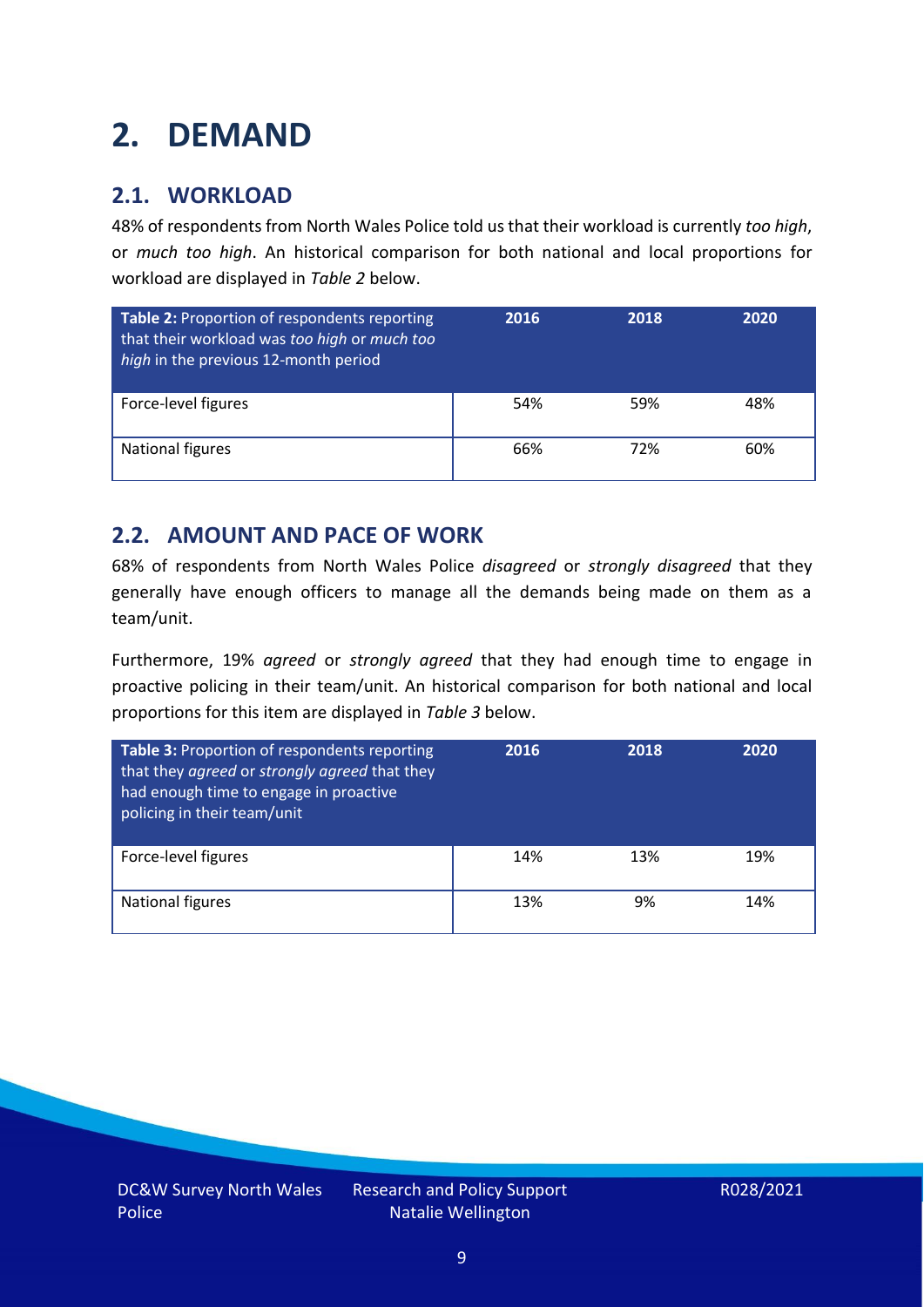# <span id="page-9-0"></span>**3. CAPACITY**

### **3.1. MINIMUM OFFICER STAFFING**

74% of respondents from North Wales Police indicated that their team or unit had a minimum officer staffing level.

Among respondents whose team or unit had a minimum officer staffing level, 6% indicated that this level was *never* or *rarely* achieved.

Respondents were asked how often minimum staffing levels have been met compared to before the COVID-19 crisis. 28% reported minimum staffing levels being met *less frequently* compared to before the COVID-19 crisis.

### **3.2. OFFICER STAFFING ARRANGEMENTS**

57% of respondents *disagreed* or *strongly disagreed* that the way officer staffing levels are determined in their team/unit seems to be effective. Historical comparisons for this item and one other key item, relating to capacity to deal with demand for North Wales Police, are provided in *Table 4* below.

| <b>Table 4:</b> Force level figures for key items relating to capacity                  |                                                               |      |      |  |
|-----------------------------------------------------------------------------------------|---------------------------------------------------------------|------|------|--|
| <b>Statements</b>                                                                       | Proportion of respondents who<br>disagreed with the statement |      |      |  |
|                                                                                         | 2016                                                          | 2018 | 2020 |  |
| The way officer staffing levels are determined in my<br>team/unit seems to be effective | 67%                                                           | 71%  | 57%  |  |
| There are enough officers in my team/unit for me to do<br>my job properly               | 75%                                                           | 81%  | 60%  |  |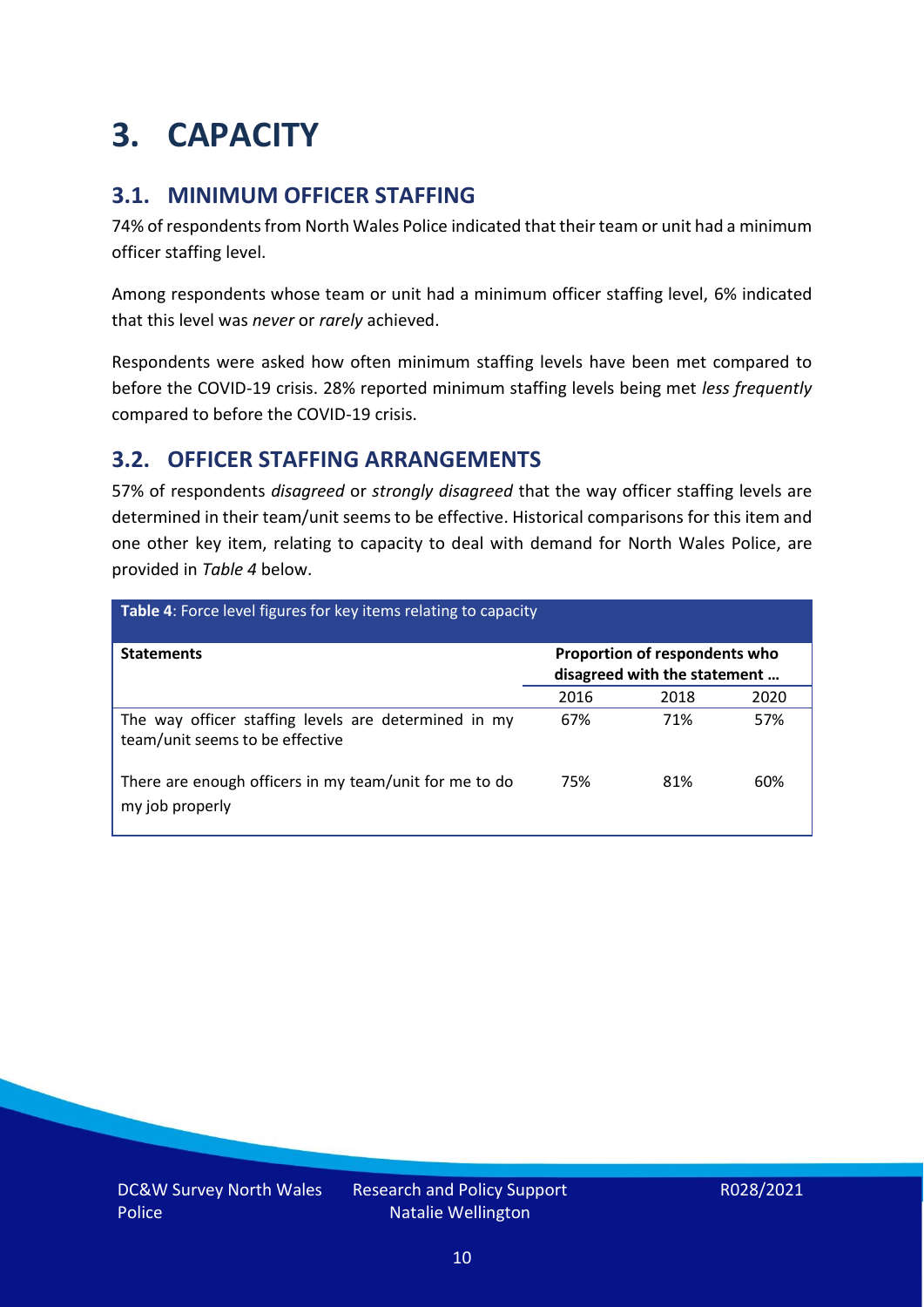### <span id="page-10-0"></span>**4. HEALTH AND WELLBEING**

### **4.1. OVERALL LIFE SATISFACTION AND WORTHWHILENESS**

Respondents were asked to rate their overall life satisfaction on a scale from 0 to 10, where 0 was *'Not at all satisfied'* and 10 was *'Completely satisfied'*. Furthermore, respondents were also asked to rate how worthwhile they feel the things they do in their life are on a scale from 0 to 10, where 0 was *'Not at all worthwhile'* and 10 was *'Completely worthwhile'.* These two items replicate the overall life satisfaction and overall worthwhileness questions posed within the Annual Population Survey by the Office for National Statistics (UK) and were included in the Demand, Capacity and Welfare Survey to enable benchmarking against the general population. vii

The average (mean) overall life satisfaction rating for the general population was 7 out of 10. The average (mean) rating for North Wales Police was 6 out of 10, with 23% of respondents reporting a low overall life satisfaction rating of *4* or *less*. These results can be compared to the national average of 6/10, with 23% of respondents reporting a low overall life satisfaction rating of *4* or *less*.

The average (mean) overall worthwhileness rating for the general population was 7 out of 10. The average (mean) rating for North Wales Police was 7 out of 10, with 16% of respondents reporting a low overall worthwhileness rating of *4* or *less*. These results can be compared to the national average of 7/10, with 18% of respondents reporting a low overall worthwhileness rating of *4* or *less*.

### **4.2. OVERALL PHYSICAL HEALTH**

Respondents were asked to rate their overall health on a scale from *very good* to *very poor*. An historical comparison for both national and local proportions for this item are in *Table 5* below.

| Table 5: Self-rated overall physical health |                       | 2016 | 2018 | 2020 |
|---------------------------------------------|-----------------------|------|------|------|
|                                             | Poor or very poor     | 12%  | 5%   | 7%   |
| Force-level figures                         | Neither good nor poor | 25%  | 16%  | 20%  |
|                                             | Good or very good     | 63%  | 78%  | 72%  |
|                                             | Poor or very poor     | 12%  | 7%   | 9%   |
| National figures                            | Neither good nor poor | 23%  | 17%  | 20%  |
|                                             | Good or very good     | 65%  | 77%  | 71%  |

DC&W Survey North Wales Police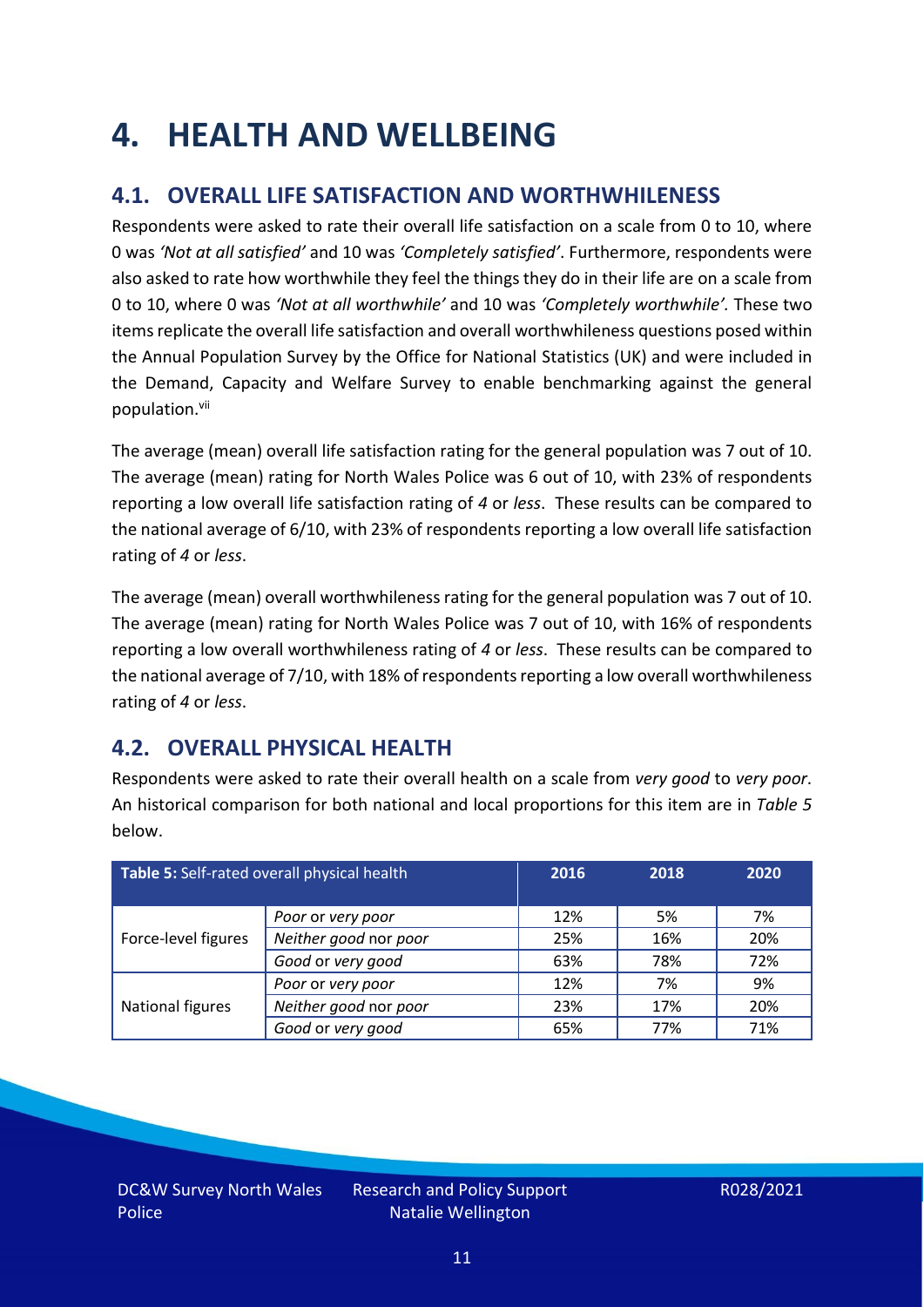#### **4.3. SINGLE-ITEM INDICATORS FOR MENTAL HEALTH**

#### **4.3.1. ANXIETY AND HAPPINESS**

Overall anxiety was measured using a single-item measure. Respondents were asked to rate how anxious they had felt the day before on a scale from 0 to 10, where 0 was *'Not at all anxious'* and 10 was *'Completely anxious'*. Overall happiness was also measured using a single-item measure and respondents were asked to rate how happy they had been the day before on a scale from 0 to 10, where 0 was *'Not at all happy'* and 10 was *'Completely happy'*. These items replicate the overall anxiety and overall happiness questions posed within the Annual Population Survey by the Office for National Statistics (UK) and were chosen to enable benchmarking against the general population.<sup>viii</sup>

The average (mean) overall anxiety rating for the general population was 4 out of 10, with 36% of respondents reporting a high overall anxiety rating of *6* or *more*. <sup>8</sup> The average (mean) rating for North Wales Police was 4 out of 10, with 38% of respondents reporting a high overall anxiety rating of *6* or *more*. These results can be compared to the national average of 4/10, with 35% of respondents reporting a high overall anxiety rating of *6* or *more*. 9

The average (mean) overall happiness rating for the general population was 7 out of 10. The average (mean) rating for North Wales Police was 6 out of 10, with 21% of respondents reporting a low overall happiness rating of *4* or *less*. These results can be compared to the national average of 6/10, with 25% of respondents reporting a low overall happiness rating of *4* or *less*.

#### **4.3.2. STRESS**

Work related stress was measured using a single-item measure. 25% of respondents from North Wales Police said that they viewed their job as *very* or *extremely stressful*.

This is *lower than* the proportion reported in the national sample (33%) and *lower than* the proportion reported by North Wales Police in 2018 (36%).

Stress outside of work was assessed using an adaptation of the work-related stress measure. 11% of respondents from North Wales Police said that they viewed their life outside of work as *very* or *extremely stressful*.

<sup>&</sup>lt;sup>8</sup> Please note that proportions for other wellbeing measures were not provided

 $9$  Overall scores for anxiety have been grouped and reported differently to life satisfaction, worthwhileness and happiness. The percentage of respondents scoring a high rating of *6* or *more* has been reported, as higher scores for anxiety are commonly associated with lower individual wellbeing. Whereas, the percentage of respondents scoring a very low rating of *4* or *less* has been reported for life satisfaction, worthwhileness and happiness, as lower scores on these measures are commonly associated with lower individual wellbeing.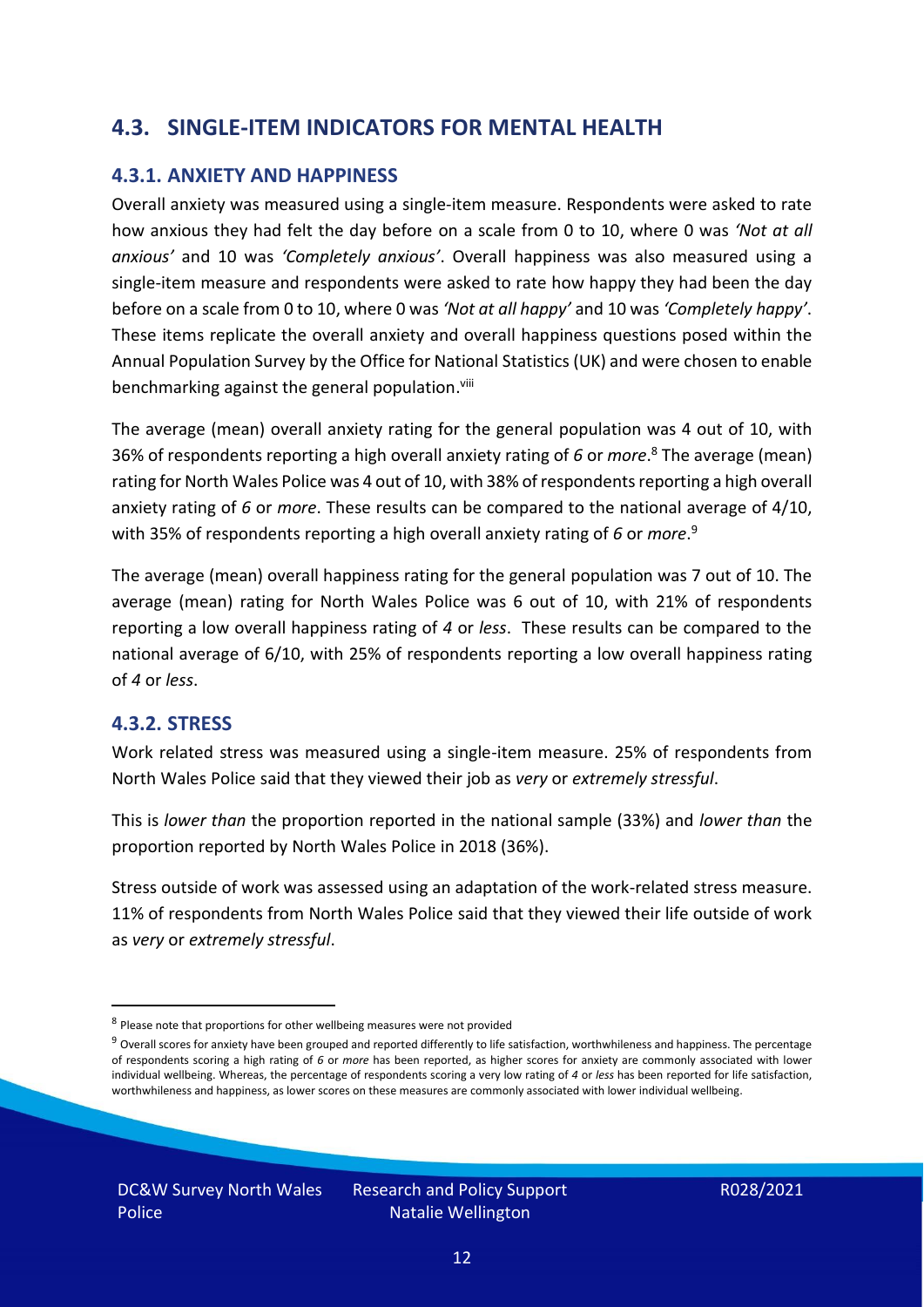#### **4.3.4. MENTAL HEALTH OVERVIEW**

A top-level broad overview of mental health and wellbeing was established using an item that asked respondents to indicate whether they had experienced feelings of stress, low mood, anxiety, or other difficulties with their health and wellbeing over the last 12 months. 80% of respondents from North Wales Police indicated that they had experienced feelings of stress, low mood, anxiety, or other difficulties with their health and wellbeing over the last 12 months; with 84% of these respondents also indicating that these feelings were caused by, or made worse by work.

#### **4.3.5. MENTAL WELLBEING**

Respondents' mental wellbeing was measured using the Short Warwick-Edinburgh Mental Wellbeing Scale,<sup>ix</sup> which asked them to rate their experience during the last two weeks for seven positively framed items. A metric score was calculated which indicated participants' overall wellbeing. The higher the score is, the better their overall wellbeing is thought to be.<sup>10</sup>

The metric score for North Wales Police is presented in *Table 6* below across years. This is also alongside the metric score for the national sample across years.

| <b>Table 6:</b> Average (mean) metric score for the Short Warwick-<br>Edinburgh Mental Wellbeing Scale | 2016 | 2018 | 2020 |
|--------------------------------------------------------------------------------------------------------|------|------|------|
| Force-level figures                                                                                    | 20   | 21   | 21   |
| National figures                                                                                       | 19   | 20   | 21   |

 $10$  The Short Warwick-Edinburgh Mental Wellbeing Scale was developed by the Universities of Warwick, Edinburgh and Leeds in conjunction with NHS Health Scotland (© University of Warwick, 2006).

DC&W Survey North Wales Police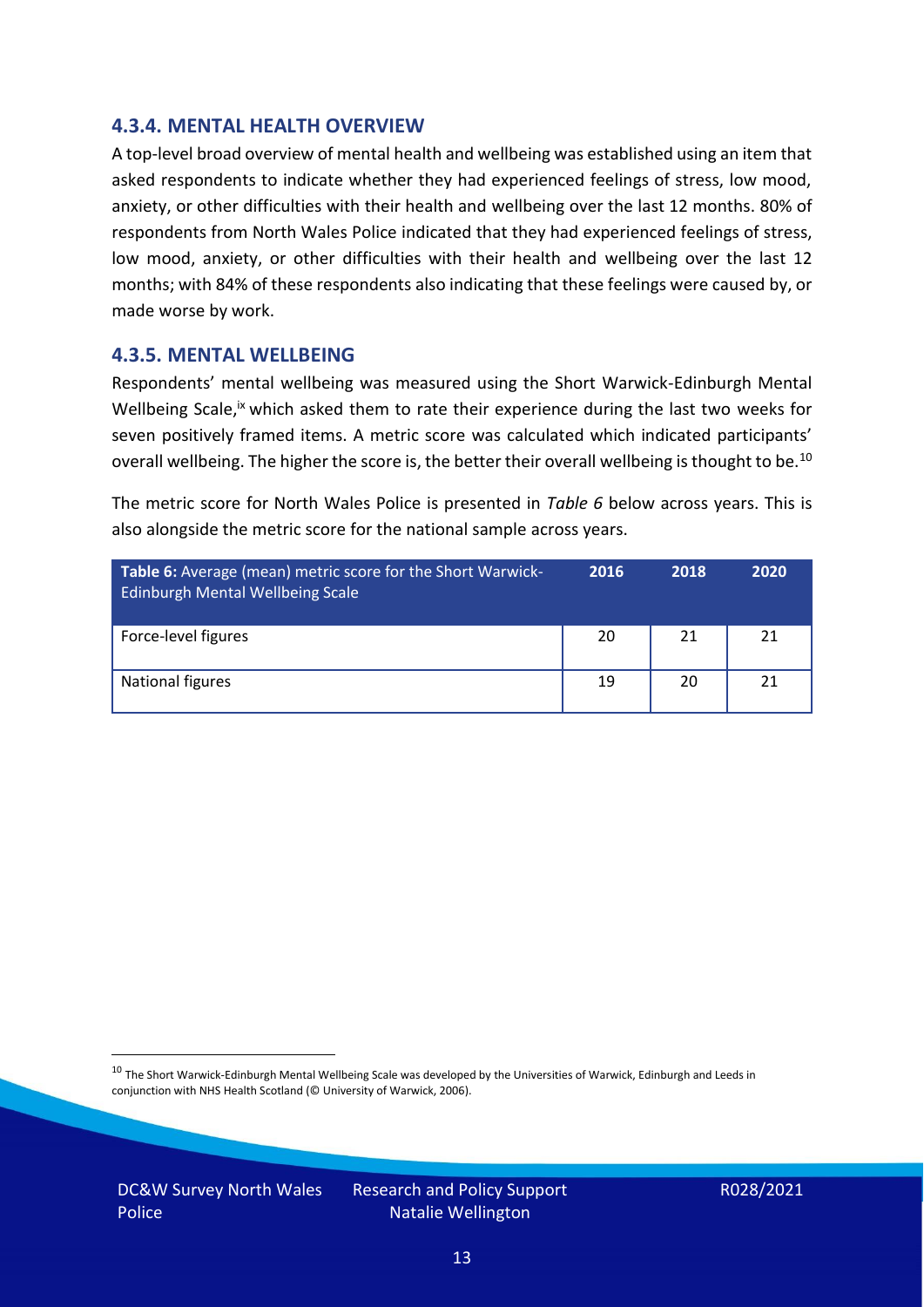# <span id="page-13-0"></span>**5. ABSENCE BEHAVIOUR**

### **5.1. ABSENCE**

55% of respondents from North Wales Police reported *one* or *more* days of sickness absence and 43% of respondents indicated that at least one day of their sickness absence was attributable to stress, depression, or anxiety.

The national proportion of respondents who had taken *one* or *more* days of sickness absence was 48% and 32% of respondents indicated that at least one day of their sickness absence was attributable to stress, depression, or anxiety.

#### **5.2. PRESENTEEISM AND LEAVEISM**

Presenteeism is the act of attending work while ill. This has been shown to be associated with subsequent health decline, particularly in relation to burnout, $x$  and can lead to elevated absenteeism.<sup>xi</sup> Moreover, evidence suggests that presenteeism can compound the effects of the initial illness and negatively influence job satisfaction, resulting in negative job attitudes and withdrawal from work.<sup>xii</sup>

Leaveism is a term to describe hidden sickness absence and work undertaken during rest periods. A core dimension of leaveism includes using allocated time off such as annual leave entitlements to take time off when they are in fact unwell. Findings for North Wales Police across years are presented in *Table 7* below.

| Table 7: Proportion of respondents reporting the<br>following absence behaviour once or more over the<br>previous 12 months |                             | 2016 | 2018 | 2020 |
|-----------------------------------------------------------------------------------------------------------------------------|-----------------------------|------|------|------|
| Presenteeism                                                                                                                | Due to Physical health      | 92%  | 77%  | 72%  |
|                                                                                                                             | Due to Psychological health | 69%  | 70%  | 79%  |
| annual leave to<br><b>Using</b><br>time off due to<br>take<br>health                                                        | Due to Physical health      | 52%  | 37%  | 28%  |
|                                                                                                                             | Due to Psychological health | 40%  | 41%  | 40%  |

DC&W Survey North Wales Police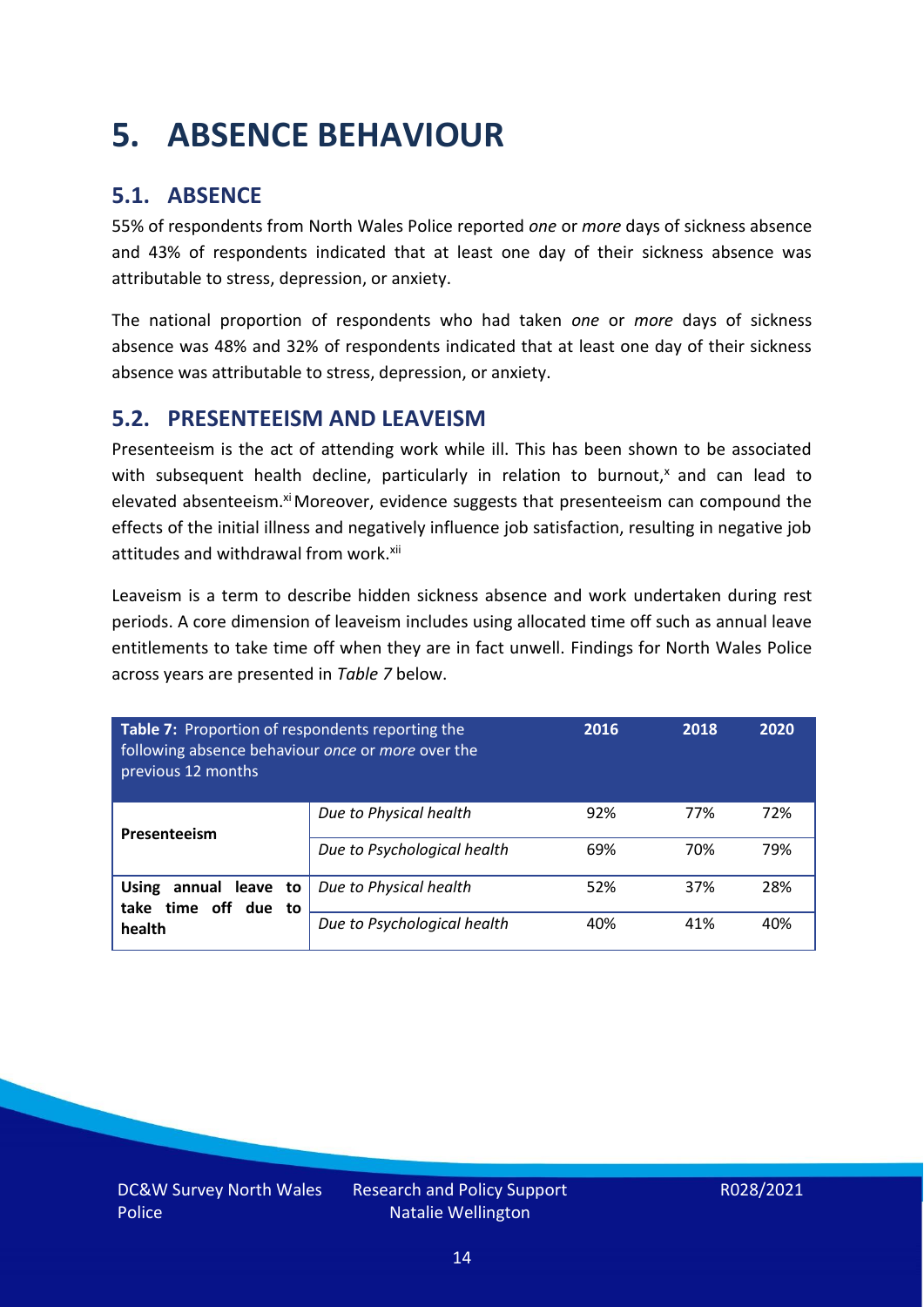# <span id="page-14-0"></span>**6. VIOLENCE AND PHYSICAL INJURIES**

### **6.1. VIOLENCE**

Verbal and physical violence was assessed using four questions regarding how often officers received verbal insults, verbal threats, spitting assaults, unarmed physical attacks, and attacks with a weapon from members of the public over the previous 12 months. Findings for North Wales Police are presented in *Table 8* below.

**Table 8**: Force level figures for frequency of verbal and physical violence from members of the public

| Type of violent victimisation                                                          | Proportion of respondents indicating frequency<br>of experience as at least once a week |      |      |
|----------------------------------------------------------------------------------------|-----------------------------------------------------------------------------------------|------|------|
|                                                                                        | 2016                                                                                    | 2018 | 2020 |
| Verbal insults (e.g. swearing, shouting, abuse)                                        | 42%                                                                                     | 37%  | 35%  |
| Verbal threats (e.g. threat of hitting, threat of<br>kicking)                          | 21%                                                                                     | 24%  | 23%  |
| Spitting assaults (i.e. being deliberately spat<br>$upon)$ <sup>11</sup>               |                                                                                         | 1%   | 2%   |
| Unarmed physical attacks (e.g. struggling to get<br>free, wrestling, hitting, kicking) | 15%                                                                                     | 17%  | 18%  |
| Use of a deadly weapon (e.g. stick, bottle, axe,<br>firearm)                           | 1%                                                                                      | 1%   | 1%   |

### **6.2. INJURIES**

16% of North Wales Police respondents reported that they had suffered *one or more* injuries that required medical attention as a result of **work-related violence** in the last year.

This is *the same as* the proportion reporting *one or more* injuries as a result of **work-related violence** in the national sample (16%) and *lower than* the proportion reported by North Wales Police in 2018 (19%).

9% of North Wales Police respondents reported that they had suffered one or more injuries that required medical attention as a result of **work-related accidents** in the last year.

 $11$  Data on spitting assaults is not available for the year 2016 as the item was not included until the 2018 iteration of the survey.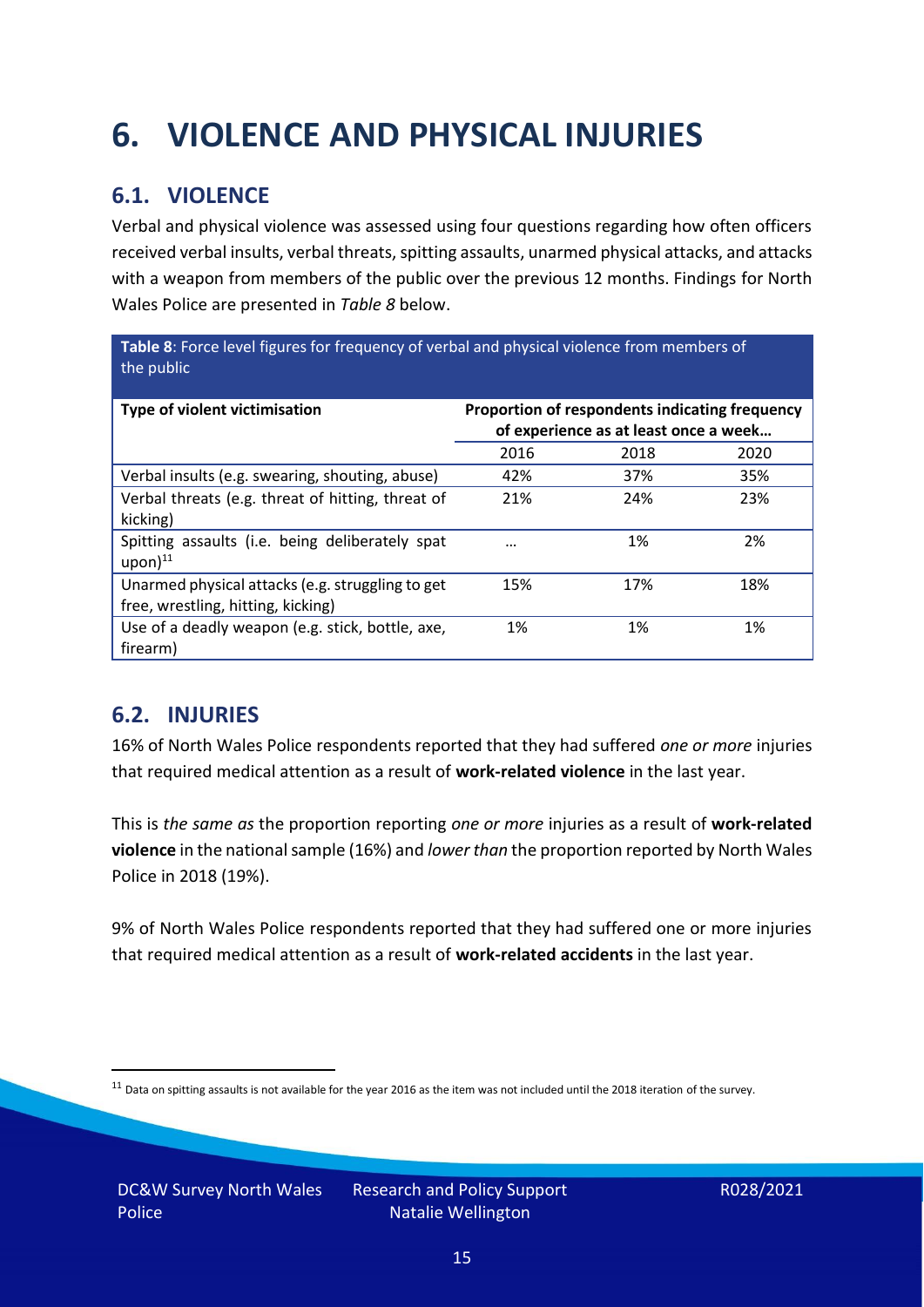This is *lower than* the proportion reporting *one or more* injuries as a result of **work-related accidents** in the national sample (11%) and *lower than* the proportion reported by North Wales Police in 2018 (18%).

DC&W Survey North Wales Police

Research and Policy Support Natalie Wellington

R028/2021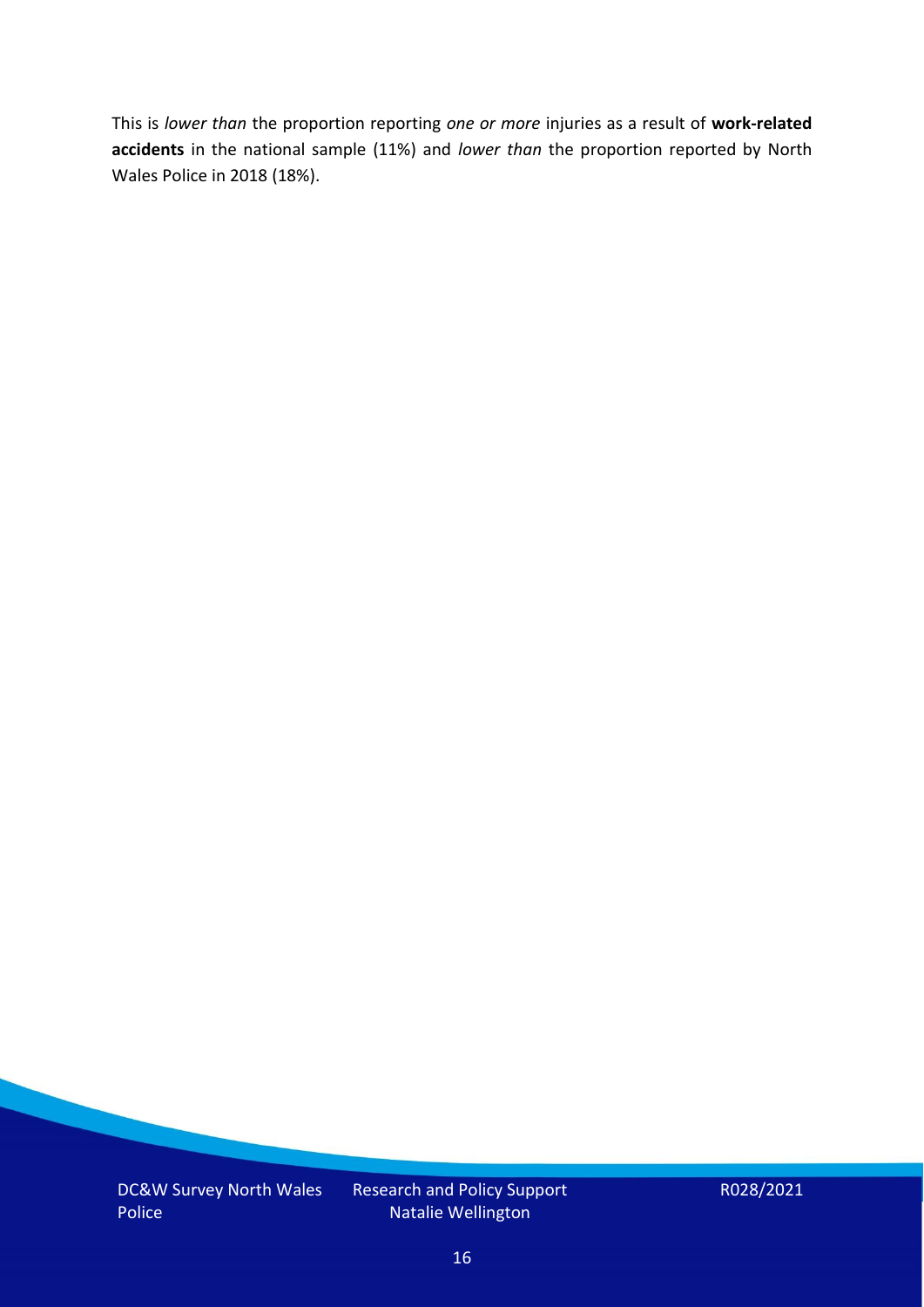# <span id="page-16-0"></span>**7. ORGANISATIONAL SUPPORT FOR MENTAL HEALTH AND WELLBEING**

### **7.1. DISCLOSURE**

Respondents who indicated that they had sought help for difficulties with mental health and wellbeing were presented with additional questions concerning disclosure to a line manager. 70% of respondents from North Wales Police, for whom it was applicable, reported that they had disclosed seeking mental health and wellbeing support to their line managers. This can be compared with 76% reported by North Wales Police in 2018.

#### **7.2. MENTAL HEALTH AND WELLBEING SUPPORT SERVICES**

Respondents were asked about mental health and wellbeing support services that are *reactive* (services that aim to help those that are already experiencing difficulties with their mental health and wellbeing), and *proactive* (services that aim to help people prevent difficulties with mental health and wellbeing from developing). Key findings for North Wales Police are displayed in the tables below, with *Table 9* displaying both national and local proportions.

**Table 9**: Proportion of respondents reporting that they are *aware* of reactive and proactive mental health and wellbeing support services that their force offers

| <b>Questions</b>                                                                                                                                                                                                                   | Proportion of respondents |                  |
|------------------------------------------------------------------------------------------------------------------------------------------------------------------------------------------------------------------------------------|---------------------------|------------------|
|                                                                                                                                                                                                                                    | Force-level figures       | National figures |
| Reported being aware of reactive services that their force<br>offers to support the mental health and wellbeing of its<br>employees (e.g. counselling, helpline services, peer<br>support groups etc.)                             | 72%                       | 74%              |
| Reported being aware of proactive services that their<br>force offers to support the mental health and wellbeing<br>of its employees (e.g. resilience training, mindfulness<br>workshops, mental health awareness programmes etc.) | 52%                       | 43%              |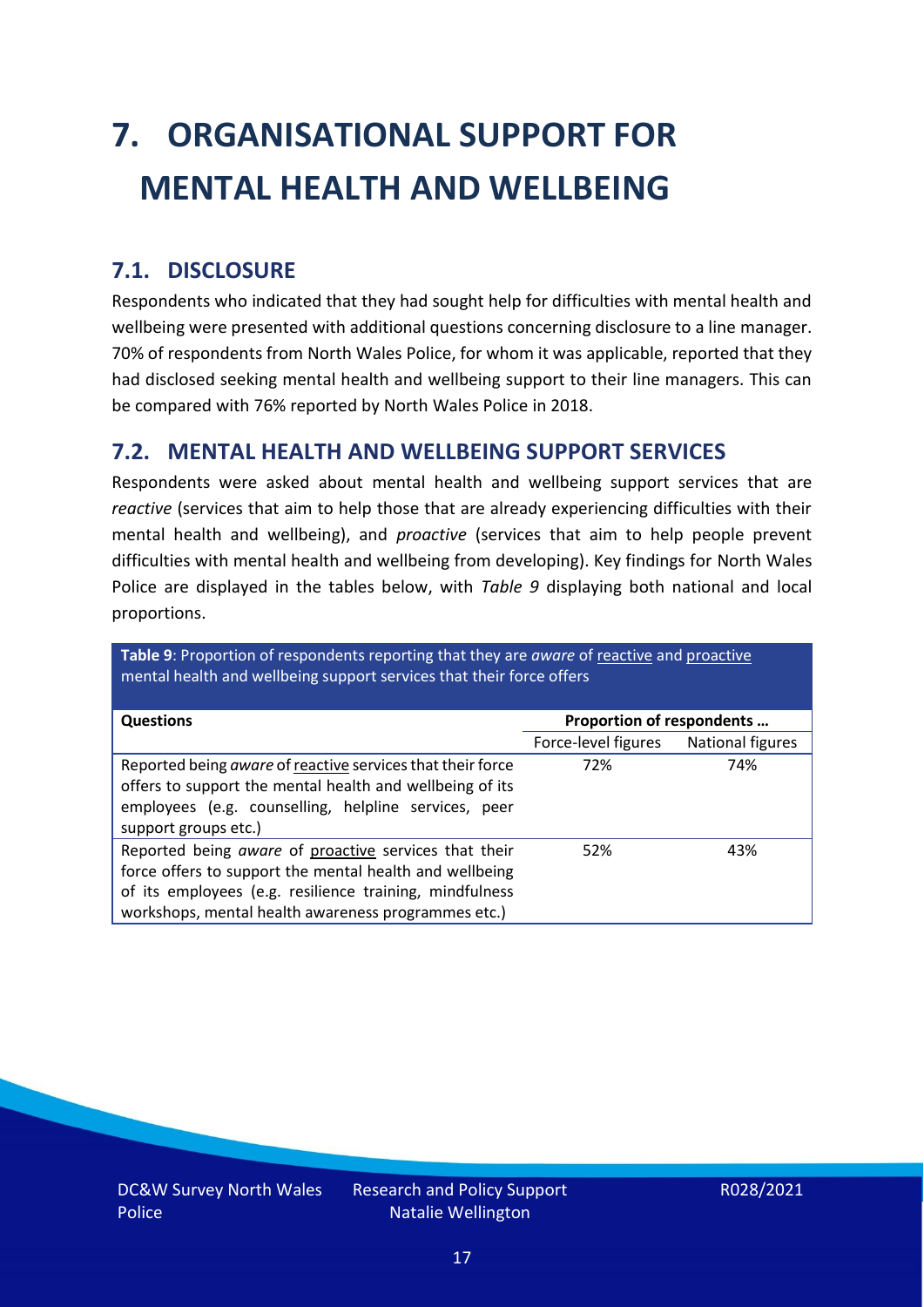### <span id="page-17-0"></span>**8. COVID-19 CRISIS**

Questions about the COVID-19 crisis have been included in this year's survey to help to better understand the impacts of working within the police service during this period. This section of the report specifically focusses on the personal impact of the COVID-19 crisis on officers, whilst organisational impacts have been reported at contextually appropriate points throughout the report.<sup>12</sup>

Respondents were asked whether they think they have or have had COVID-19. Comparisons for both national and local proportions are shown in *Table 10* below.

| Table 10: Proportion of respondents reporting whether<br>they have or have had COVID-19 | <b>Force-level</b><br>figures | <b>National</b><br>figures |
|-----------------------------------------------------------------------------------------|-------------------------------|----------------------------|
| Yes, confirmed by a positive antigen or antibody test                                   | 1%                            | 3%                         |
| Yes, based on strong personal suspicion or medical advice                               | 27%                           | 23%                        |
| No                                                                                      | 38%                           | 47%                        |
| Unsure                                                                                  | 33%                           | 27%                        |

30% of respondents from North Wales Police said that they were *very* or *extremely worried* about the impact that the COVID-19 crisis will have on them personally. This can be compared to the national sample, where 22% said that they were *very* or *extremely worried* about the impact that the COVID-19 crisis will have on them personally.

Respondents from North Wales Police were asked about their concern over the issues displayed in *Table 11* below (national and local proportions are shown).

| Table 11: Proportion of respondents reporting that they were very or extremely concerned over the<br>following |                           |                            |
|----------------------------------------------------------------------------------------------------------------|---------------------------|----------------------------|
| <b>Statements</b>                                                                                              | Proportion of respondents |                            |
|                                                                                                                | Force-level<br>figures    | <b>National</b><br>figures |
| Becoming unwell with COVID-19 due to having close contact with<br>someone who has COVID-19 in the line of duty | 42%                       | 34%                        |
| Becoming unwell with COVID-19 due to being assaulted by someone<br>who has COVID-19 in the line of duty        | 29%                       | 23%                        |
| Having adequate access to COVID-19 testing (antigen<br>and/or antibody diagnostic testing)                     | 42%                       | 37%                        |
| Enforcing the lockdown restrictions                                                                            | 31%                       | 25%                        |

<sup>12</sup> For more information please see the introduction to this report on page 3.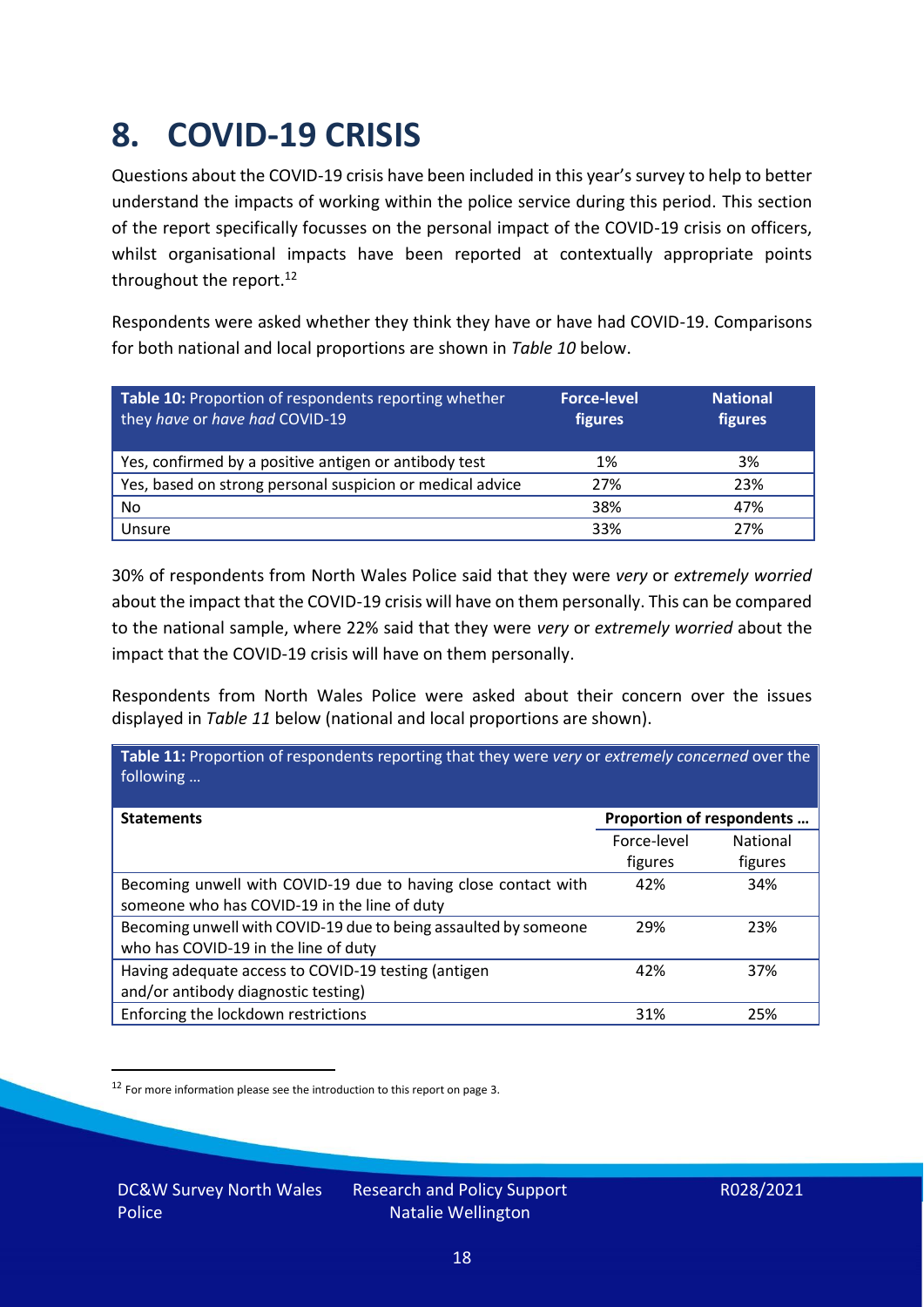Furthermore, 30% of respondents from North Wales Police reported that they *disagreed* or *strongly disagreed* that they have all the equipment they personally need to protect them from COVID-19 whilst at work. This can be compared to the national sample, where 39% reported that they *disagreed* or *strongly disagreed* that they have all the equipment they personally need to protect them from COVID-19 whilst at work.

DC&W Survey North Wales Police

Research and Policy Support Natalie Wellington

R028/2021